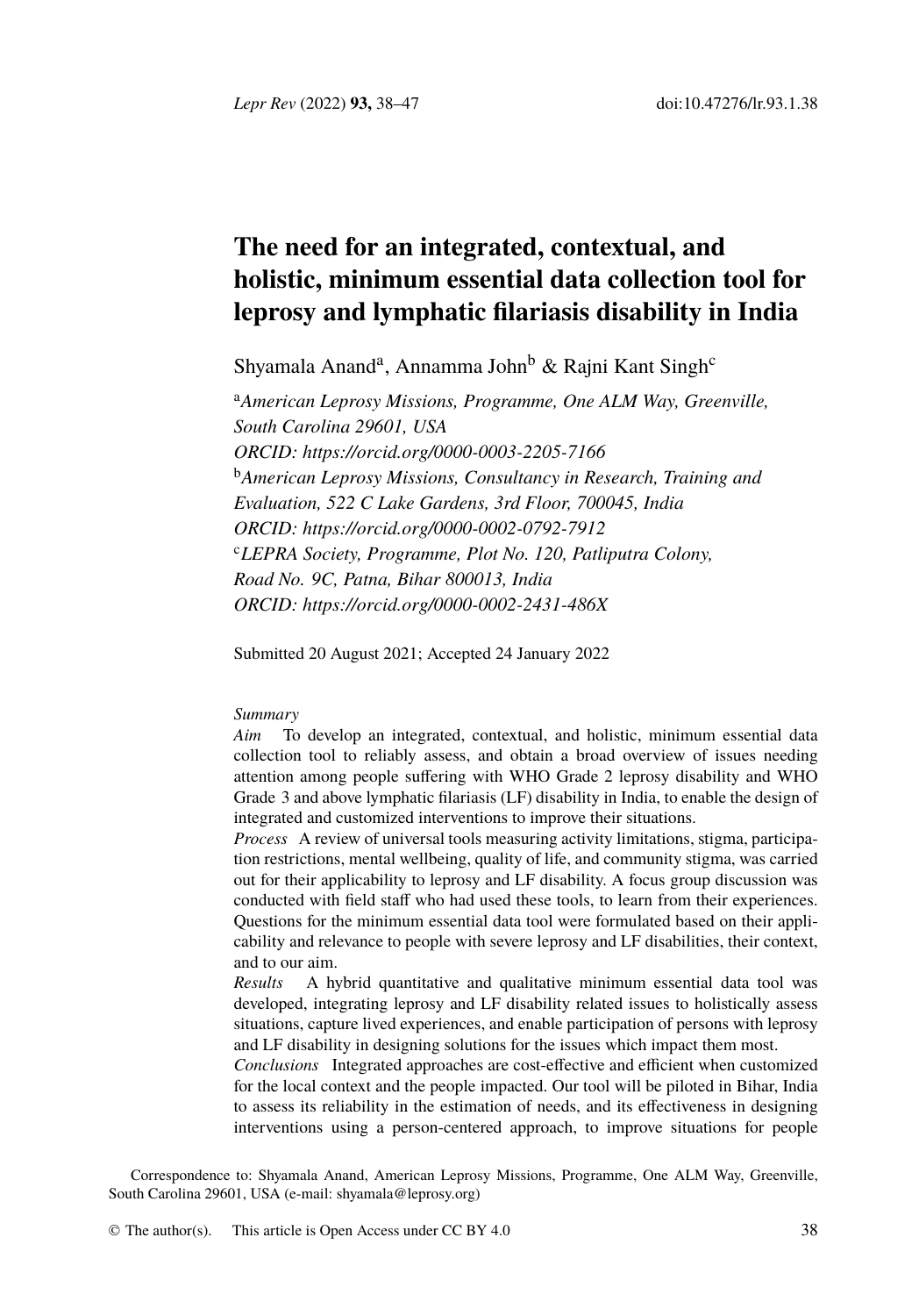### *Essential data collecti[on](#page-9-0) for leprosy and LF disability in India* 39

living with leprosy and LF disability within the cultural and [e](#page-9-1)nvironmental context of rural India.

*Keywords*: Assessment, leprosy, lymphatic filariasis, disability, integration

### **Introduction**

Disability is an umbrella term for impairments, activity limitations, and participation restrictions caused by a disease or health condition.<sup>1</sup> Neglected t[ro](#page-9-2)pical diseases (NTDs) are a group of 20 diseases that affect more than one billion people globally.<sup>2</sup> Many NTDs result in permanent disability and disfigurement, with devastating human and socio-economic consequences for those affected. While NTDs differ signifi[ca](#page-9-0)ntly in their prevalence and disease burden according to their geographic presence, one factor remains the same, they predominantly occur among the poorest, and most vulnerable and marginalized populations in low and middle income countries. In India, leprosy and lymphatic filariasis (LF) are the major potentially disabling and high morbidity NTDs responsible for immeasurable distress to those affected. India accounts for approximately one-third of the global preva[le](#page-9-3)[n](#page-9-4)t cases of leprosy and LF, which are focused in areas of urban and rural poverty.<sup>3</sup>

Disability refers to the interaction between individuals with the condition, and the personal and environmental factors unique to their situation (e.g. negative attitudes, inaccessible transportation and public buildings, limited social supports).<sup>1</sup> Leprosy and LF disabilities have multidimensional consequences for affected individuals in India. People with leprosy and LF disability have to manage lifelong care for their disabilities, often in severely resource constrained settings. They experience deep seated stigma, prejudice, discrimination, and ostracism which often extends to their family members. The stigmatizing deformities and disabilities result in productivity losses and recurring out-of-pocket medical expenses causing significant financial hardship for some of the poorest people in India.<sup>4,5</sup> All these factors greatly impact the quality of life of affected individuals.

### **Background**

American Leprosy Missions, LEPRA Society, and the Health Informatics Rapid Lab, Public Health Foundation of India are collaborating in a 3-year integrated WASH and NTDs project in a resource constrained, leprosy and LF endemic district in Bihar, India. One of the project objectives is to improve surveillance and care for people with leprosy and LF disabilities.

During this project period, we plan to assess the actual situations of persons with World Health Organization (WHO) Grade 2 leprosy disability, and WHO Grade 3 and above LF disability, with respect to their lived experiences regarding activity limitations, stigma, participation restrictions, mental wellbeing, and quality of life, along with any prevalent community stigma that may exist in connection with these diseases. The purpose of this assessment is to holistically assess situations to obtain a broad overview of the issues needing attention. Our next step after piloting the tool would be to design customized, integrated interventions which we could pilot using a lean experimentation model. The same tool would be used to evaluate the interventions for effectivity, providing an evidence base for integrated approaches and interventions that work for similar disability related issues.

As we studied the available universal tools, and discussed them with field staff, we realized the operational difficulties involved in administering multiple tools to the same individuals. Additionally, there seemed little advantage in using separate tools with focus on leprosy or LF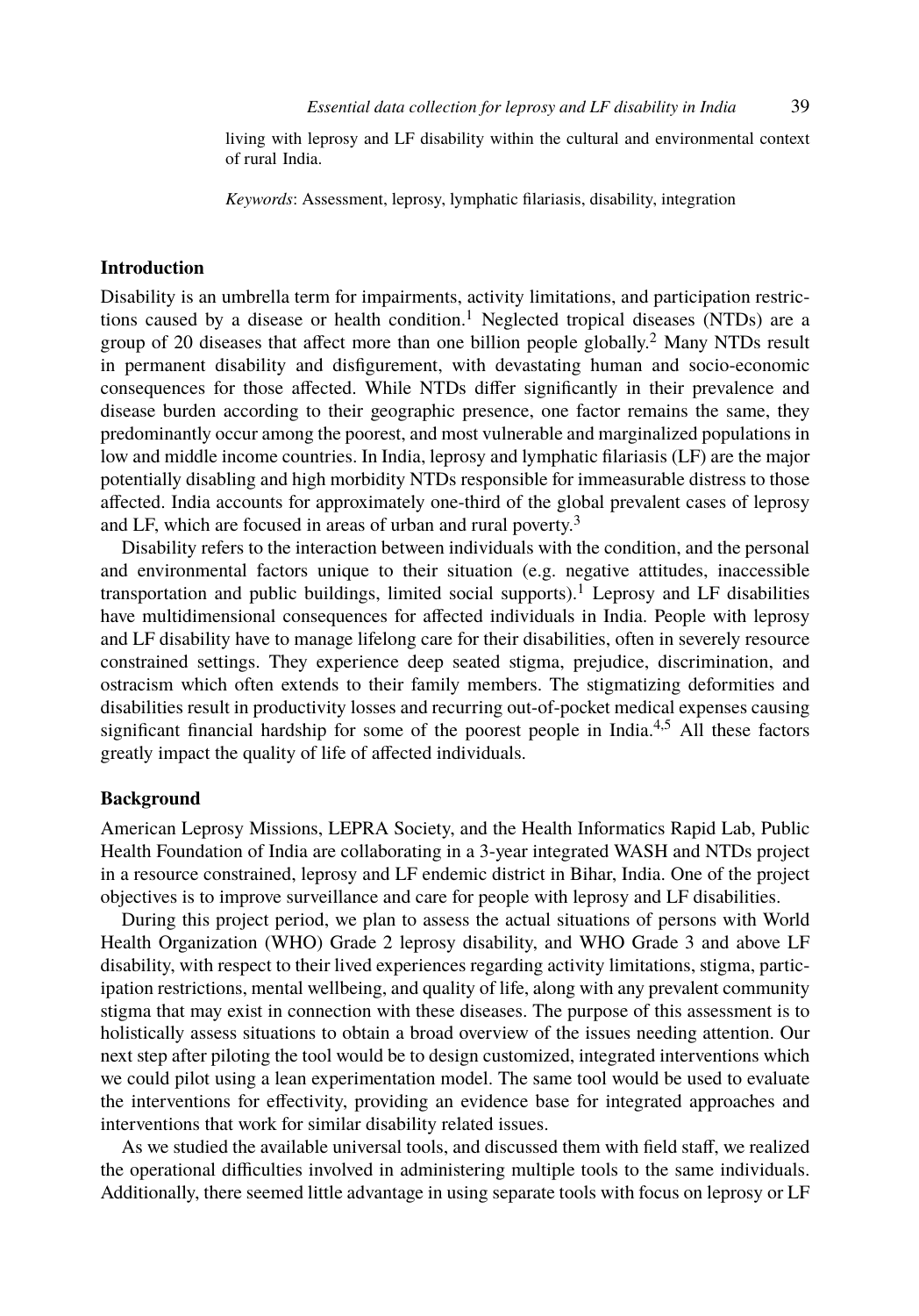specific impairments for similar disability related issues when the cultural and geographic context of the people affected was the same. Finally, considering that activity limitations, stigma, participation restrictions, mental wellbeing, and quality of life are not experienced as separate constructs by a person living with the disability, we decided to collect this information in a combined, practical, and contextual format.

We aimed for a single, context-specific tool, applicable to people with disability from both diseases, culturally appropriate for rural India's economically disadvantaged and more traditional populations, with questions that were easy to relate to and answer. This lean but reliable tool would have to be able to give us the minimum essential data to assess situations and enable the design of interventions. In keeping with our people-centered approach, involving the people most impacted by the disability is critical to developing customized interventions. We therefore decided to develop a hybrid tool comprising a short quantitative section that could be scored, and a qualitative section giving opportunity for people to express themselves about issues pertinent to them, and what they perceive as workable solutions. This paper highlights our rationale and the process we followed for developing a minimum essential data collection tool for leprosy and LF disability in India.

# **Aim**

To develop an integrated, contextual, and holistic, minimum essential data collection tool to reliably assess, and obtain a broad overview of issues needing attention among people suffering with WHO Grade 2 leprosy disability and WHO Grade 3 and above LF disability in India, to enable the design of integrated and customized interventions to improve their situations.

# **Process**

### REVIEW OF TOOLS

We explored the literature through a scoping review to learn which tools, validated as being universal and cross-cultural, had been used in the measurement of activity limitations, stigma, participation restrictions, mental wellbeing, and q[ua](#page-9-5)lity of life among people with NTDs. The databases searched were Google Scholar, PubMed Advanced, PsycINFO, and Web of Knowledge.

The Stigma Assessment and Reduction of Impact (SARI) scale, Explanatory Model Interview Catalogue (EMIC), 5-Question Stigma Indicators for Affected Persons (5-QSI-AP), and the Social Distance Scale (SDS) have been used to assess stigma related to leprosy and LF. The Screening of Activity Limitation and Safety Awareness (SALSA) scale and the Participation Sc[ale](#page-9-6) (P-Scale) have been used to assess activity limitations and participation restrictions respectively, related to leprosy and LF.<sup>6</sup> Apart from these, the Self-Reporting Questionnaire (SRQ), Warwick–Edinburgh Mental Wellbeing scale (WEMWBS), Patient Health Questionnaire (PHQ-9) for mental wellbeing, World Health Organization Disability Assessment Schedule (WHODAS 2.0), and World Health Organization Quality of Life Brief version (WHOQOL-BREF) have been used in assessments for mental wellbeing and quality of life among people affected by leprosy and LF. Disease specific tools like the Lymphatic Filariasis Specific Quality of Life questionnaire (LFSQQ) have been used in comparison with other tools in LF.<sup>7</sup>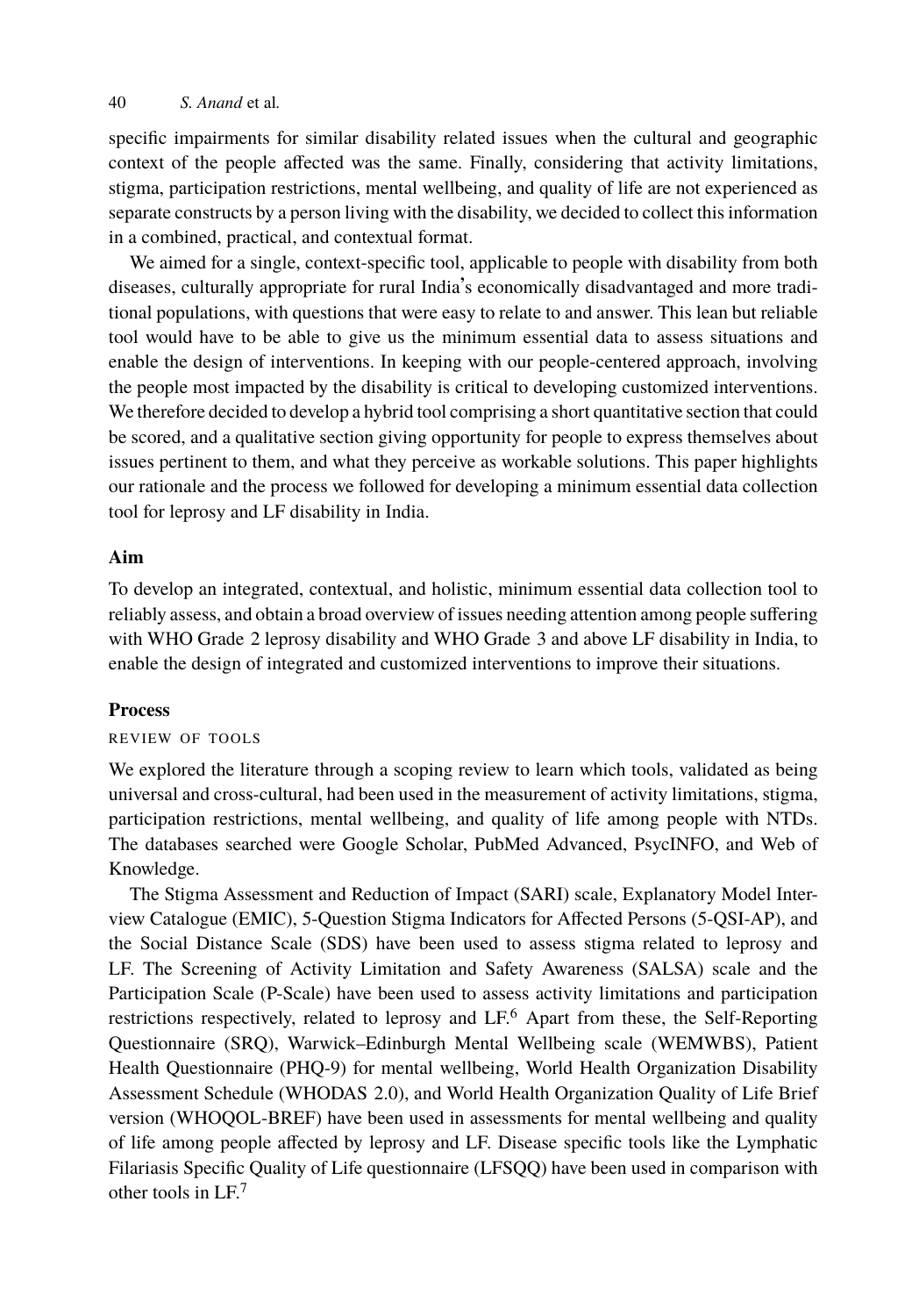#### FOCUS GROUP DISCUSSION

A focus group discussion (FGD) comprising eight field staff, seven men and one woman, each with more than 20 years of leprosy and LF field experience was held. The participants were well acquainted with the disability-related issues we were researching, were professionally trained in disability management, and had previous experience in using universal tools—specifically, the P-Scale, the SALSA scale, the Stigma scales, and the WHOQOL-BREF scale—in leprosy and LF research projects in the Indian states of Bihar, and Jharkhand. They were invited to discuss their experiences of using these tools with reference to critical areas that needed to be included, whether they found the questions were easy for the respondents to understand and respond to, whether they found any questions culturally inappropriate or difficult for the respondent to answer, and what they did in such cases.

Their observation was that nuanced questions on any issue, while distinct in the English language, were almost indistinguishable when translated into the local language for the respondents' understanding and context. Questions like these appeared repetitive, which they found confused the respondents. For example, three questions in succession in the P-Scale ask, '*Do you visit other people in the community as often as other people do?*', '*Do you move around inside and outside the house and around the village/neighbourhood just as other people do?*, and '*In your village/neighbourhood, do you visit public places as often as other people do (e.g. schools, shops, offices, market and tea/coffee shops)?*. On translation, these questions are worded alike for the local context and understanding. Another observation was that pertinent cultural issues with a bearing on leprosy and LF disability were not addressed by the tools. For example, two situations that are realities in the Indian context are discrimination experienced by family members of the person with leprosy or LF disability, and discrimination experienced by people with leprosy and LF disability in healthcare settings. These were not addressed by the stigma tools. An essential activity of daily living like squatting for defecation, usual in the Indian context, was not covered in the activity limitation tools.

They found some questions in the universal tools contextually or culturally inappropriate. For example, in the P-Scale: '*Do you make visits outside your village as much as your peers* do?'. We were informed that in most of rural India, travel out of the village irrespective of an NTD, is a rarity for most villagers. '*In your home, do you do household work?*', here again, in most of rural India irrespective of an NTD, it is not customary for men to do household work. Therefore, the answers '*No*' to these questions do not constitute participation restrictions but a normal way of life, yet could lead to misrepresentation on analysis of the universal tool. In the case of the question, '*In family discussions, does your opinion count?*', we were told that a question like '*Does your family respect you and treat you well?*' is far more likely to suggest participation restrictions within the family than asking if their opinion counts. Other examples of contextually or culturally inappropriate questions were from the SDS: '*How would you feel about renting a room in your home to someone with leprosy/LF disability?*'. We were informed that villagers in the poorer NTD endemic areas do not have a room to rent. '*How would you feel having someone with leprosy/LF disability as a neighbour?*'. They felt that this was not an appropriate question to ask when people in villages have been living as neighbours for years. The question, '*How would you feel about introducing someone with leprosy/LF disability to a young man/woman you are friendly with?*' was felt to be inappropriate in the traditional Indian context. The FGD participants also felt that questions in the quality of life tool such as, '*How satisfied are you with yourself?*', '*To what extent do you have the opportunity for leisure?*' did not reflect a traditional rural way of thinking, and were difficult for people with severe disabilities to relate to.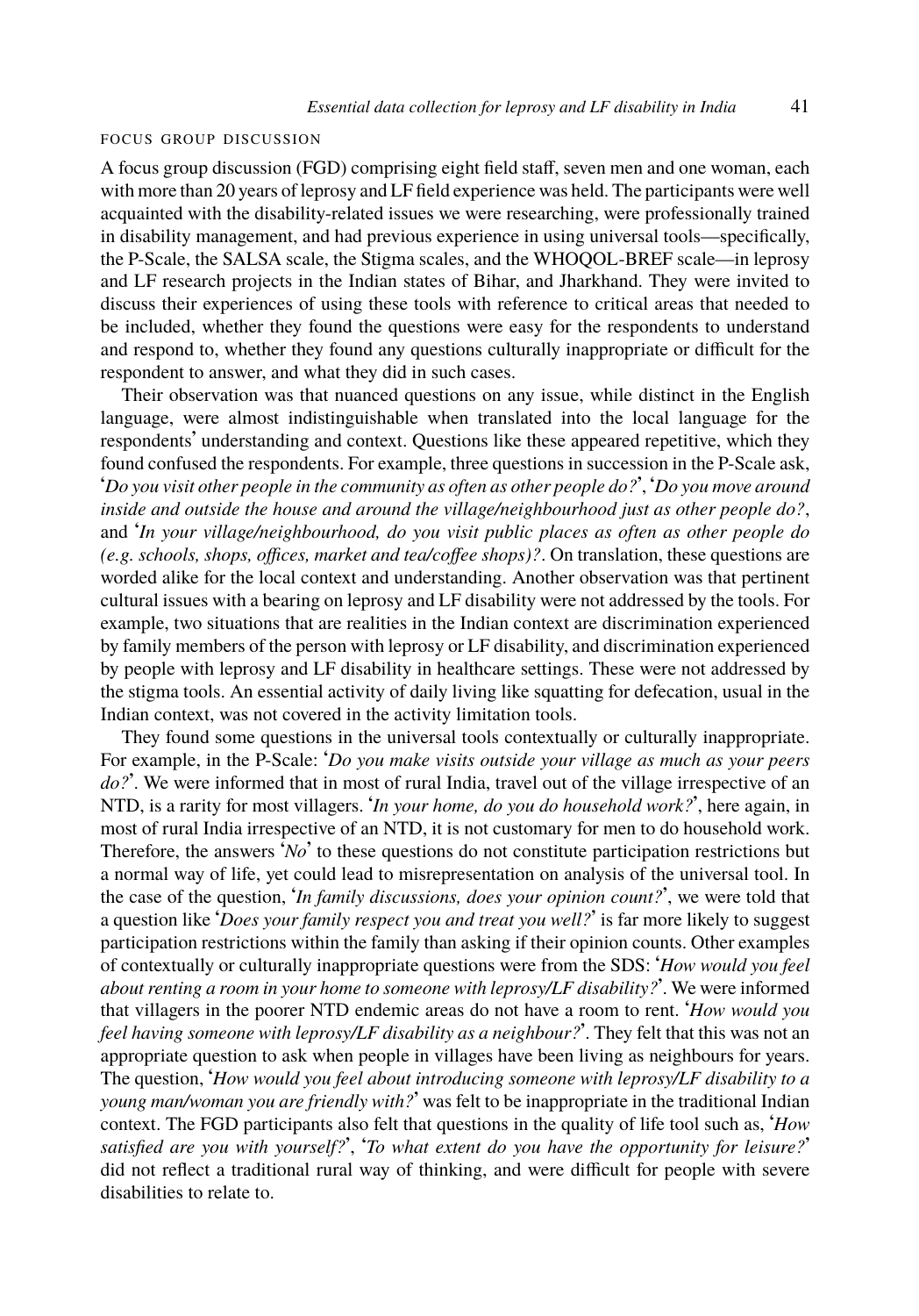From their experience of interviewing people using the different tools, the FGD participants advised us to use simple and non-confusing response options for our quantitative questionnaire, which people in rural settings would feel comfortable with. They also advised us to start our questionnaire with questions that were less distressing, and only then move on to issues that might be more painful for people to discuss. The participants of the FGD welcomed the idea of developing a single, integrated, contextual, and holistic, minimum data collection to[ol](#page-9-7) for use in programme locations where leprosy and LF disabilities were encountered together.

# SELECTION, ADAPTATION, AND TRANSLATION OF QUESTIONS

The criteria we used to select the tools for our review were: *Are they used in NTDs? Do they cover the domains of activity limitations, stigma, participation restrictions, mental wellbeing, and quality of life? Are the questions applicable to persons with leprosy and LF disabilities?* Based on our criteria we selected six tools from our review for the domains to be assessed, specifically, activity limitations, stigma including community stigma, participation restrictions, mental wellbeing, and quality of life, and which are included in the NTD Toolkit.<sup>8</sup> Using these tools as a frame of reference, we started developing our questionnaire. We found that every tool had been well researched and that we would be able to build on this foundation, along with the combined field and technical expertise of the field staff and researchers, all of whom have first-hand, on the ground experience with people with severe leprosy and LF disabilities in different parts of rural and urban India, and some of whom themselves experience leprosy and LF disability. We discussed each question in the selected tools with respect to relevance and applicability to the people, their context, and to our aim. We listed our reasons for adapting or rejecting questions from the referenced tools and formulated new contextual questions that we felt would serve our purpose better. We tried to avoid questions which would create bias due to the cultural context, questions which the interviewees would find difficult to relate to because of their more traditional and collectivist way of thinking, and questions which would be identically worded on translation.

To help formulate a working definition of quality of life for people with leprosy and LF disabilities for the 3-year integrated WASH and NTDs project in Bihar, we had informally interviewed five women and one man with WHO Grade 2 leprosy disabilities, and two men with WHO Grade 3 and above LF disabilities, ages ranging from the early twenties to the late fifties and with lived experiences of disability ranging from 3 years to 50 years, to understand what they perceive as a reasonably good quality of life for themselves, within their cultural and environmental context, despite their disability. Their shared life experiences also guided what our minimum essential data collection tool should include to facilitate development of interventions to improve such situations and in effect, contribute to improving the quality of life of people with similar experiences. For example, we needed to know about difficulties with essential activities of daily living like squatting for toilet, to be able to address a vital yet neglected area.

Following is a brief description of our review of the tools.

### *Activity limitations*

We referenced the SALSA scale and adapted questions that were relevant and inclusive of both leprosy and LF disabilities for our context. Our focus was on key everyday activities of people in rural India. Therefore, pertinent activities of daily living such as squatting for toilet, sitting cross-legged as is customary, bending, lifting and carrying as during cultivation and fetching water from wells, etc. were added.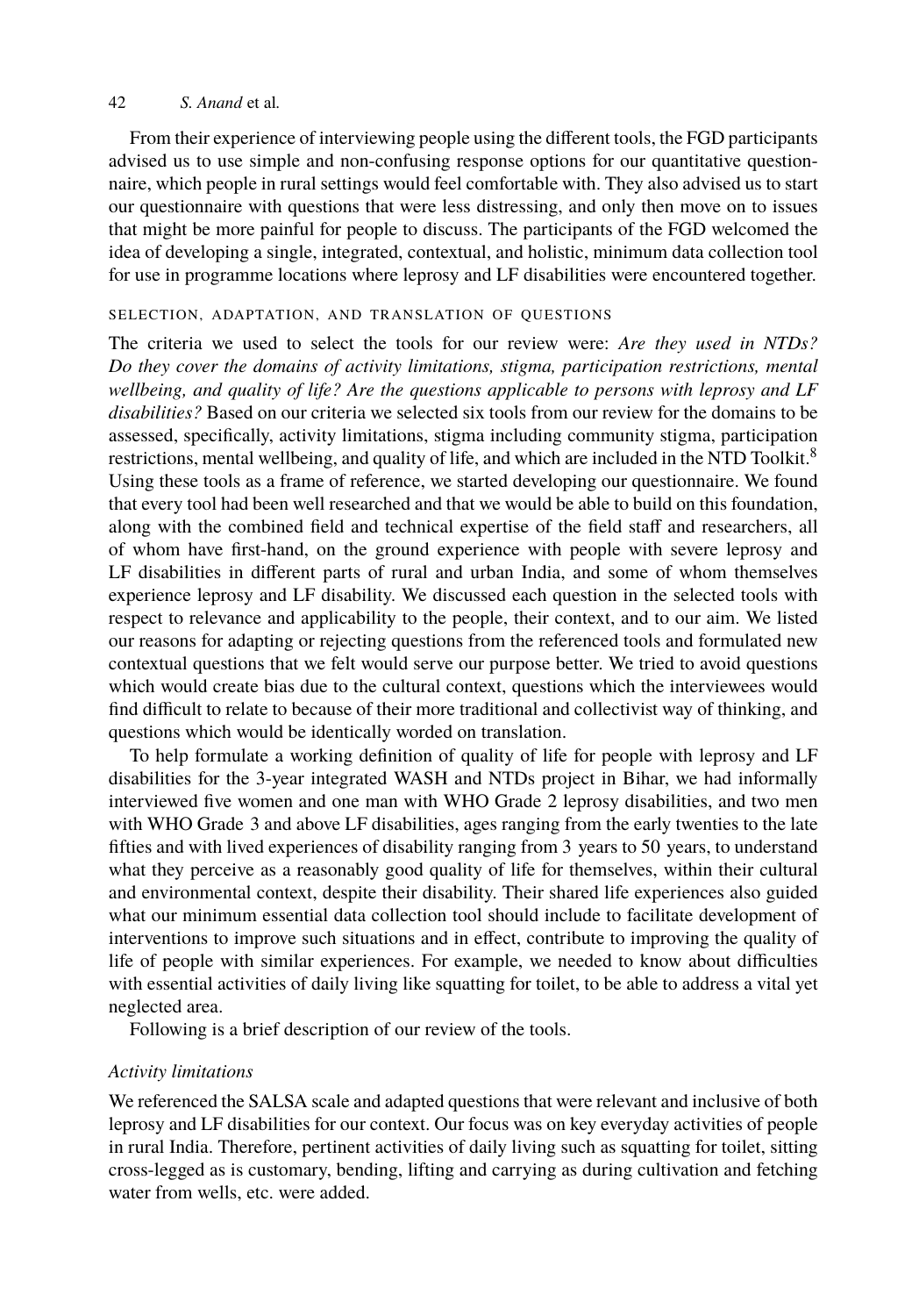# *Stigma*

We referenced the 5-QSI-AP (leprosy) scale. We found four questions relevant to our context and adapted these. We formulated new questions addressing stigma extending to family members of the affected individual, and stigma experienced by affected individuals through the discriminatory attitudes and actions of staff in health care settings. A set of questions for community stigma was developed referencing the Social Distance Scale (leprosy). We found three aspects relevant to our context which we adapted, and formulated two which were more contextual: '*Would you have a meal together with someone who has leprosy/LF?*' and, '*Would you buy vegetables, food or other items from someone who has leprosy/ LF?*'.

# *Participation restrictions*

We referenced the P-Scale (Short). We adapted three questions, and combined three questions regarding restriction of movement within the village, which on translation were almost identical, into one question. In keeping with gender neutrality, we avoided questions that in the local context, could be slanted towards a particular gender.

## *Mental wellbeing*

We referenced the Warwick–Edinburgh Mental Wellbeing Scale (WEMWBS) and found three questions useful for our purpose, which we adapted. On translation, some questions in this tool appeared to be almost identical to those in the quality of life (QOL) tool. The questions in the mental wellbeing and QOL tool generated the most discussion when we considered their applicability to traditional culture in terms of feeling accepted, respected, loved and needed. We therefore focused on how individuals are made to feel by family, friends, and others, and their fears concerning their futures.

## *Quality of life*

We referenced the WHOQOL-BREF scale and found six questions useful for our purpose, which we adapted. We formulated new questions pertinent to quality of life for people with leprosy and LF disability: '*Are you satisfied with the aids, adaptive equipment etc. you have to help you manage your activities of daily living e.g. proper footwear, compression wear, other aids and adaptations according to the disability?*', '*Are you satisfied with your ability to practice selfcare (can you do it yourself or do you need help, can you practice selfcare every day, do you have the things you need for self-care – basin, mug, soap, water, dressing, ointment)?*', and '*Does the physical environment in and around your home allow you to function comfortably in spite of your disability e.g. to walk, climb, sit, squat, move around comfortably in and around the house and in and around the village?*'

We narrowed down our questions to a total of 30 for the quantitative tool, which we felt would give us pertinent and reliable information without tiring the interviewee. We then formulated uniform response options of '*All of the time; Some of the time; Rarely*; and *Never*', and adjusted the scoring to make it uniform for the whole tool. We decided to exclude the '*Don*'*t know*' response option present in many of the universal scales, as people with severe leprosy and LF disability do know what they have experienced, though they may not have opportunity to freely share their experiences. Since we want to develop customized interventions, it is important that we are sensitive and understand what people have experienced or are experiencing, and learn from what they perceive as solutions to their issues. This is where the qualitative section of our tool facilitates our person-centered and customized approach. The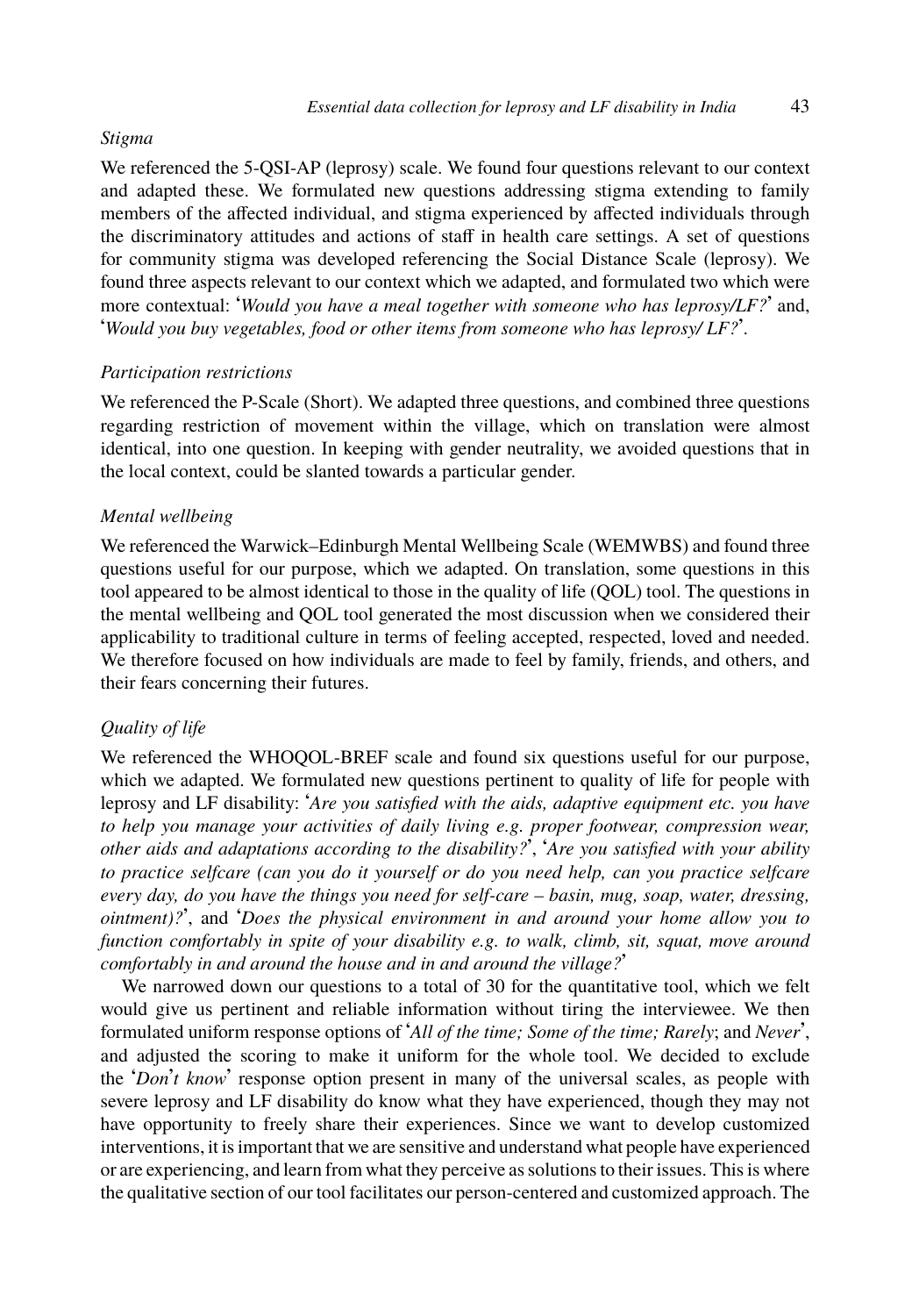time frame for all the questions was with reference to what a person had experienced over the past year since for example, in rural India where employment is seasonal, restricting the time frame to six months or less might elicit a misleading response to employment related questions. While the quantitative tool is designed to flow uninterruptedly and sequentially starting with questions about activity limitations and ending with questions about quality of life, it does have separate subscales for activity limitations, stigma, participation restrictions, mental wellbeing, and quality of life, which can be scored separately, as well as one overall score.

Field staff who spoke the local language, participated in the translation, and different translated versions of the same questions were discussed to ensure easy understanding for the target population.

### **Field test**

We then tested the translated tool on a small sample. Two field staff used the questionnaire to interview two people with Grade 2 leprosy disability and six people with Grade 3 and above LF disability living in the community, in the states of Jharkhand and Bihar. The feedback on the design and content of the tool was very encouraging. The interviewees showed no hesitation in answering any of the questions and were happy to be able to share through the qualitative section. Feedback from the data collectors was to reword and change the tone of some of the questions. Another feedback was that all known disease-related data should be gathered beforehand from the project case sheets, and to only ask the interviewee about present complications like ulcers, reactions, or acute adenolymphangitis over the past year.

### **Results**

Based on our reviews, discussions, and feedback from the field test, we limited our quantitative questionnaire to relevant and gender neutral questions with uniform response options, supplemented by a qualitative section for in-depth exploration. We were able to develop a single, integrated and holistic, hybrid quantitative and qualitative tool to obtain a minimum [p](#page-9-8)[ac](#page-9-9)kage of data that could highlight the leprosy and LF disability related issues needing attention, with information through the qualitative section that could guide customization of integrated approaches and interventions in the context of traditional and rural communities in India.

### **Discussion**

Leprosy and LF are chronic NTDs with a comparable spectrum of disability related issues and requirement for lifelong care when severe disability is present. The issues surrounding these stigmatizi[n](#page-9-0)g diseases are well documented and continue to be experienced by affected people living in economically disadvantaged communities and traditional cultural settings.<sup>9,10</sup> The WHO International Classification of Functioning, Disability and Health (IC[F\)](#page-9-10) is a framework that provides a standard language to understand the effects of a health condition on functioning and disability. Changes or losses in body functions and structures (physical or mental) are referred to as 'impairments', difficulties experienced in performing activities are 'activity limitations', and restrictions to participation in family, school, work, and community life are referred to as 'participation restrictions'. Environmental factors can be physical (terrain, building design), attitudinal, and/or social factors (attitudes, laws) that affect functioning and disability.<sup>1</sup> According to WHO, mental health is a state of wellbeing in which the individual realizes his or her own abilities, can cope with the normal stresses of life, can work productively and fruitfully, and is able to make a contribution to his or her community.<sup>11</sup> WHO defines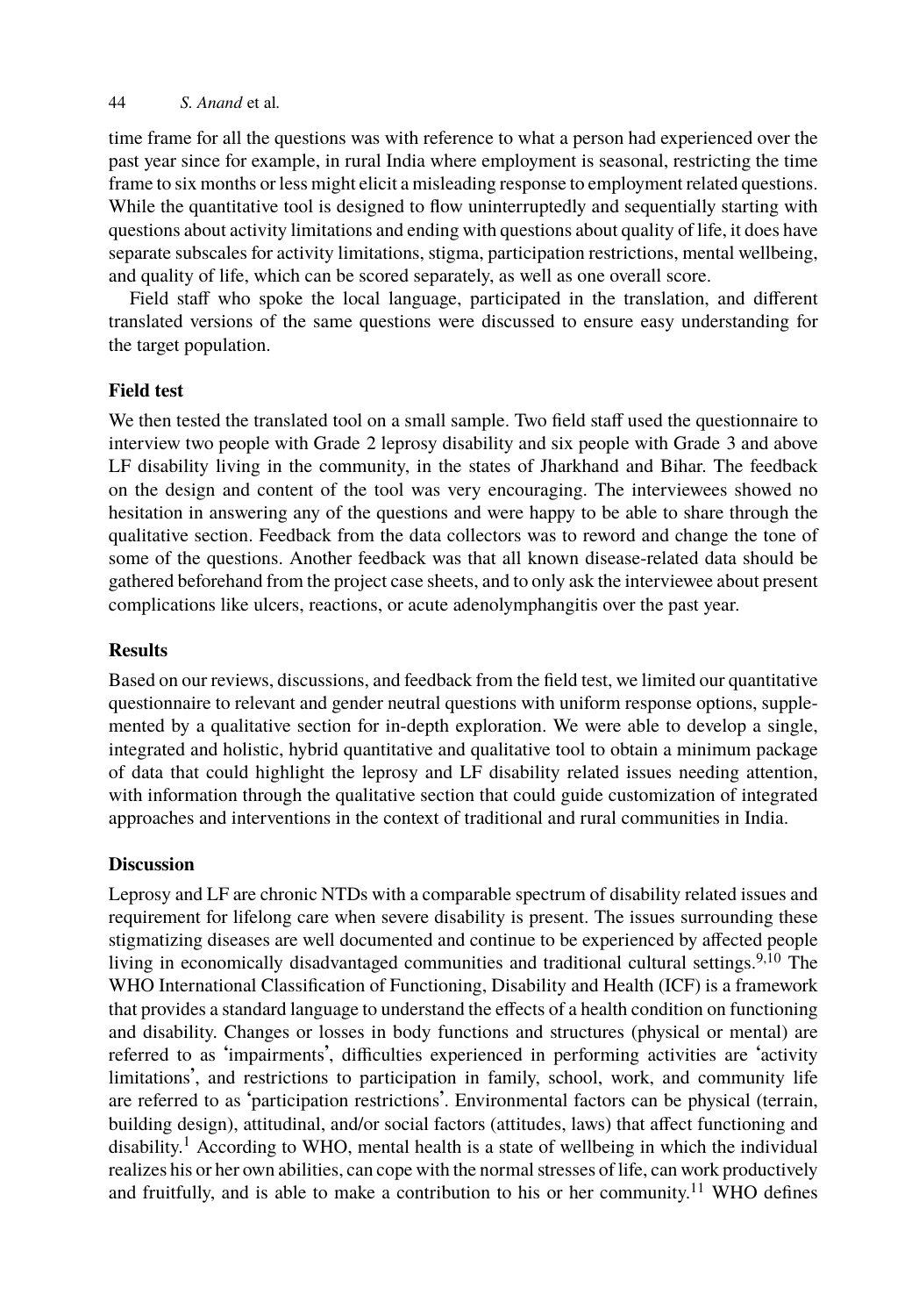#### *Esse[nti](#page-9-11)al data collection for leprosy and LF disability in India* 45

'quality of life' as an individual's perception of their position in life in the context of the culture and value systems in which they live and in relation to their goals, expectations, standards and concerns.<sup>12</sup> While there are many universal tools available to measure activity limitations, stigma, participation restrictions, mental wellbeing and quality of life as separate constructs, people with disabilities experience the sum of all these constructs, and their experiences lie within the context of their cultures, value systems, and environments. There is a dearth of tools that holistically capture the significant social, economic, and psychological impact that similarly disabling an[d s](#page-9-12)tigmatizing diseases have on affected individuals within their particular local cultural context.<sup>13</sup> By integrating these constructs into one tool for leprosy and LF disability, we were firstly able to minimize the number of questions, as similar questions recur in separate construct tools. Secondly, we were able to integrate the tool for everyday activities of living rather than for precise impairments particular to any one disease. Finally, we were able to ensure inclusion of relevant questions when it came to how people live in the context of rural India.

Another drawback of universal tools is that the conceptualization of English terms in other languages is often limited to literal translation that makes it difficult to capture nuanced meanings and [ex](#page-9-13)[pe](#page-9-14)riences.<sup>14</sup> We have given some examples under our review of tools, where nuanced questions in English sound exactly the same when translated for the local understanding and context.

Many tools in use for measuring activity limitations, stigma, participation restrictions, mental wellbeing and quality of life as separate constructs in leprosy and LF, do not take into account the differences between the disease and the disease-related disability. It is widely recognized, and has been our own experience in the field, that affected individuals and their families usually suffer the negative socioeconomic, health related, and psychological consequences of leprosy and LF after these diseases have progressed to cause visible deformities and disabilities.<sup>15,16</sup> Hence our focus on improving the situations for people living with these disabilities.

Many of the quantitative tools in use were originally developed in English, and designed by researchers and academicians to be cross-cultural and universally applicable. Global trends in public health are to integrate similar disease conditions for efficient ways of programme delivery and use universal tools for high-level data collection. Universal tools look for consistency and standardization, but we cannot ignore localization. We have given examples of how some questions in universal tools can elicit misleading responses when the cultural context is not taken into consideration. While global interconnectedness has increased, the world remains local to the people who live within their own cultures and environments. The way in which people perceive themselves as accepted, respected, loved and needed is also dictated by local culture. Hence, interventions that are meaningful to them need to be designed for their context. We therefore, formulated our questions based on their applicability and sensitivity to our target population, who are men and women with severe leprosy and LF disabilities, with varying degrees of physical and financial dependence on their families, and living within traditional Indian rural social and cultural norms.

Our single, holistic, and minimum essential data collection tool integrates leprosy and LF disability in the context of traditional and rural communities in India. The quantitative section can give a broad overview of the issues needing attention, and information through the qualitative section of the tool can guide customization of integrated approaches and interventions that we plan to pilot through a lean experimentation model as a next step. The same tool will be used to evaluate these interventions, providing an evidence base for integrated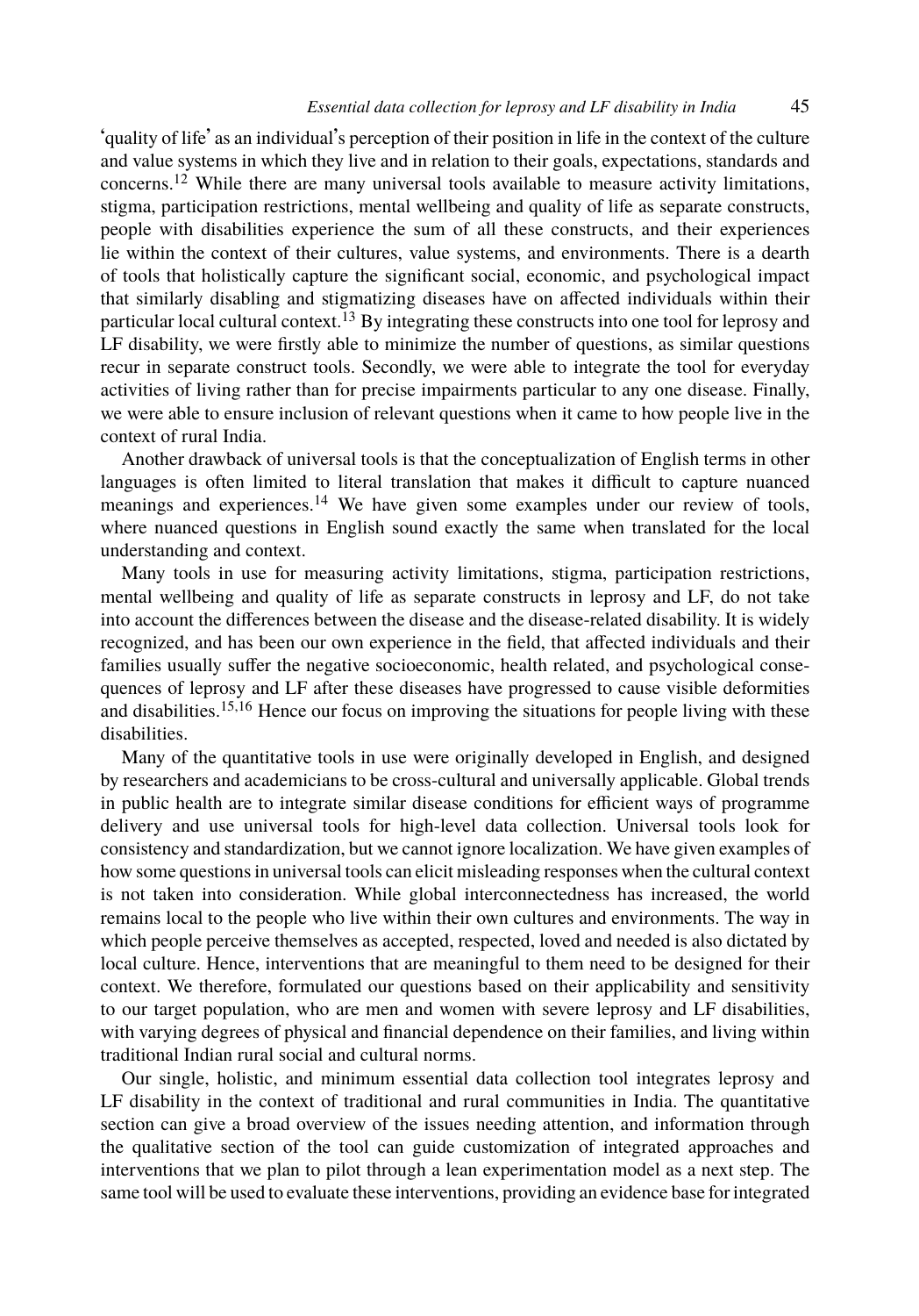approaches/interventions that work for similar disability related issues. Our tool is meant to be applicable to people with any NTD-related disability that engenders activity limitations, stigma, and participation restrictions. To begin with, we are focusing on people with severe leprosy and LF disability, as they form the largest group of people with NTD-related disability in India. Our pilot study using the tool would inform us if this minimum essential data package could be useful to guide service providers (health, water and sanitation, social welfare etc.) who operate in the same regional context as the people with the problems. A tool developed for the Indian context may also be applicable for Nepal and Bangladesh. Pilot studies using our tool in these countries would give us more information to strengthen these assumptions. The process of development of our tool may also provide new perspectives to local researchers working on contextual tools in other regions of the world.

# **Conclusion**

With the increasing shift towards integrated approaches as being cost-effective and efficient, along with the understanding that the most effective interventions are shaped by the local context and the people most impacted, we have developed a tool that integrates leprosy and LF disability in the context of traditional rural communities in India. Our tool can holistically assess situations, highlight issues needing attention, capture lived experiences, and enable participation of persons with leprosy and LF disability in designing solutions for the issues which impact them most.

We will pilot our tool in Bihar, India to assess its reliability and effectiveness in the estimation of needs, and in enabling design of integrated and customized interventions using a person-centered approach, to improve the situations for people living with severe leprosy and LF disability within the cultural and environmental context of rural India. The data collection tool described here is currently in draft form and will be published after pilot testing has been completed and appropriate revisions have been made.

# **Authorship and contribution**

The conceptualization of the tool, in-depth review of existing tools, the focus group discussion, and the development of the new tool was done by SA, AJ, and RKS. The literature search was done by SA and AJ. Translation of the tool was done by RKS and his team. The paper was written by SA and AJ. The guarantor is SA.

# **Acknowledgements**

We acknowledge the field staff of LEPRA Society for their valuable contributions to the development and translation of the tool. We are grateful to Dr Ambarish Dutta, Dr Suresh Munuswamy, and Dr Paul Saunderson for their expert advice.

# **Ethics approval**

Ethics approval was not required for this research.

# **Patient consent statement**

No patient consent was required.